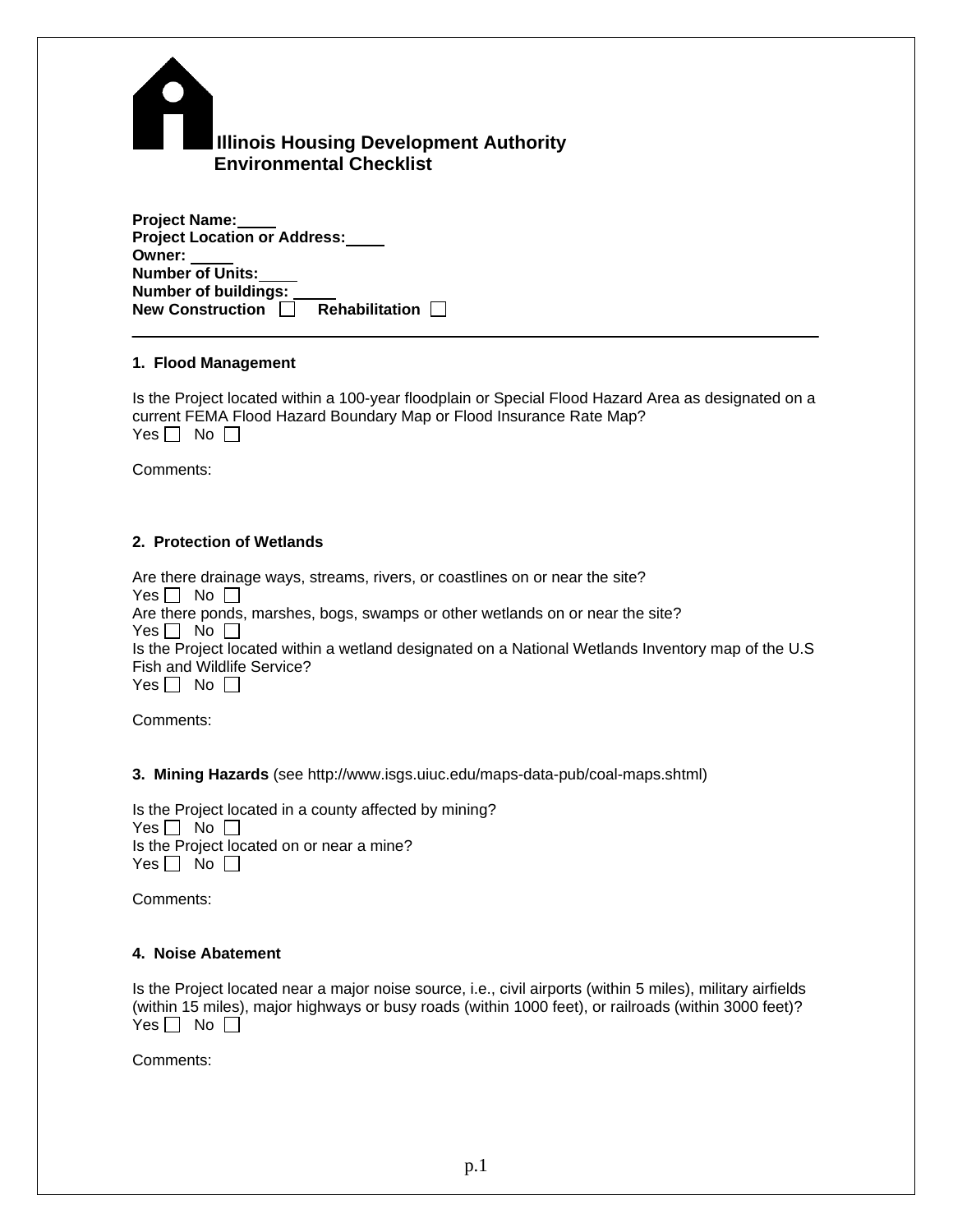## **5. Hazardous Industrial Operations**

Are industrial facilities handling explosive or fire-prone materials such as liquid propane, gasoline or other storage tanks adjacent to or visible from the Project site? Yes  $\Box$  No  $\Box$ 

Comments:

# **6. Airport Hazards**

Is the Project within 30 feet from the end of a runway at a civil airport? Yes  $\Box$  No  $\Box$ Is the Project within 2 ½ miles from the end of a runway at a military airfield? Yes  $\Box$  No  $\Box$ 

Comments:

## **7. Endangered Species**

Has the U.S Fish and Wildlife Service Federal list of Endangered Species and Critical Habitats been reviewed?

Yes  $\Box$  No  $\Box$ 

Has the Illinois Department of Natural Resources list of Endangered and Threatened Species been reviewed?

Yes  $\Box$  No  $\Box$ 

Is the proposed Project likely to affect any listed or proposed endangered or threatened species or critical habitats?

 $Yes \Box No \Box$ 

Comments:

## **8. Farmlands Protection**

Is the site or area presently being farmed, forested, or being used as cropland? Yes  $\Box$  No  $\Box$ 

Comments:

### **9. Environmental Justice**

Is the Project located in a predominantly minority or low-income neighborhood? Yes  $\Box$  No  $\Box$ Does the Project site or neighborhood suffer from disproportionately adverse environmental effects on minority or low-income populations relative to the community-at-large?  $Yes \Box No \Box$ 

Comments: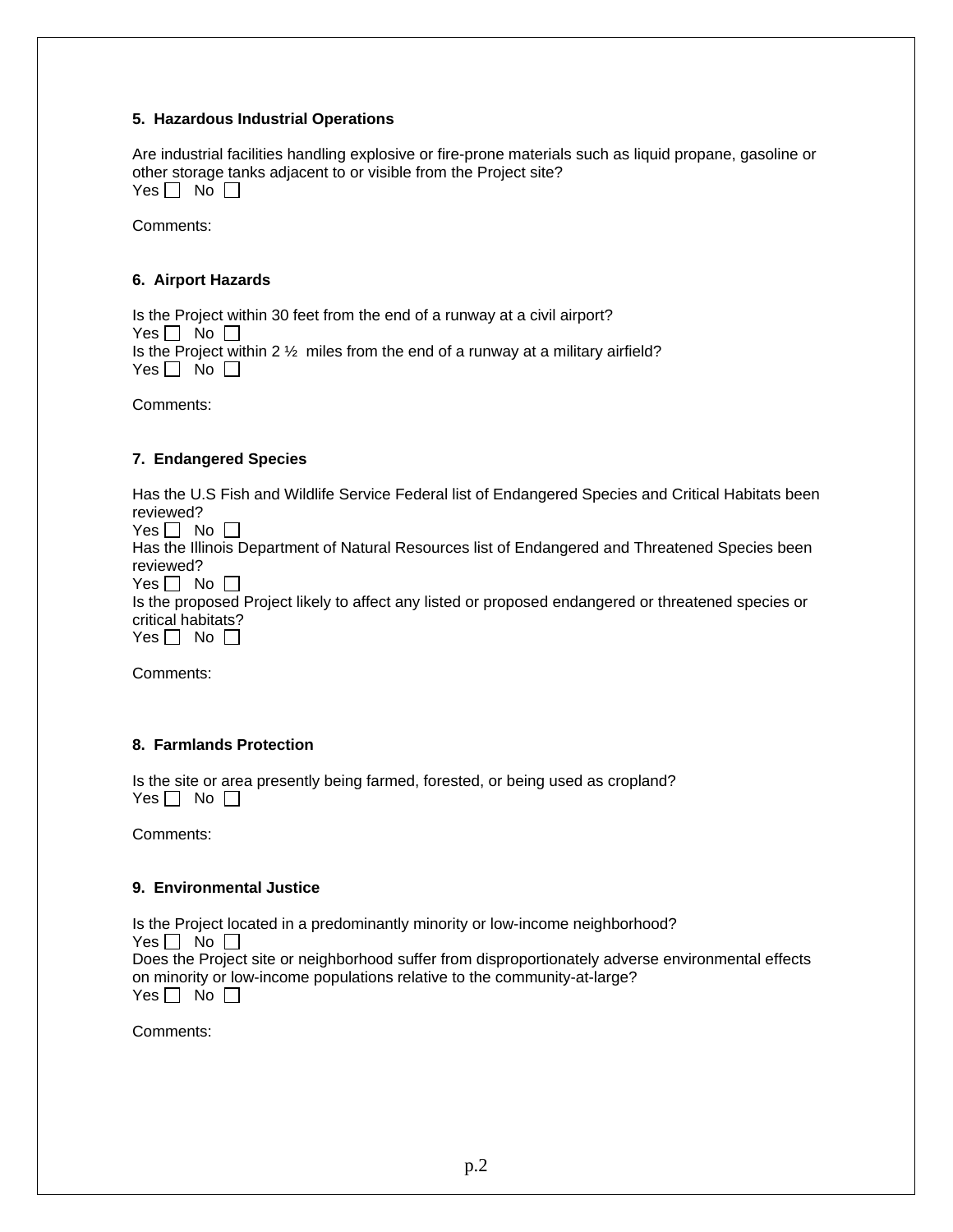## **10. Unique Natural Features Area**

Is the site near unique natural features (i.e., bluffs or cliffs) or near public or private scenic areas? Yes  $\Box$  No  $\Box$ 

Are other unique natural resources visible on site or in vicinity? Will any such resources be adversely affected or will they adversely affect the Project?

| -- |  | N٥<br>ר |  |
|----|--|---------|--|
|----|--|---------|--|

Comments:

## **11. Site Suitability, Access and Compatibility with Surrounding Development**

| Yes    <br>Yes I I<br>Yes | Has the site been used as a dump, sanitary landfill or mine waste disposal area?<br>No<br>Is there paved access to the site?<br>No<br>Are there other unusual conditions on the site?<br>No <sub>1</sub>                                                                                     |                                                      |                                                          |  |
|---------------------------|----------------------------------------------------------------------------------------------------------------------------------------------------------------------------------------------------------------------------------------------------------------------------------------------|------------------------------------------------------|----------------------------------------------------------|--|
|                           | Is there indication of:<br>distressed vegetation:<br>waste material/container:<br>soil staining, pools of liquid:<br>loose/empty drums, barrels:<br>oil/chemical spills:<br>abandoned machinery, cars refrigerators, etc.:<br>transformers, fill/vent pipes, pipelines, drainage structures: | Yes<br>Yes<br>Yes<br>Yes<br>Yes<br>Yes  <br>Yes      | No<br>No<br>No<br>No.<br>No<br><b>No</b><br>No           |  |
|                           | Is the Project compatible with surrounding area in terms of:<br>Land use<br>Height, bulk, mass<br>Building Type (low/high-rise)<br><b>Building density</b>                                                                                                                                   | Yes<br>Yes<br>Yes<br>Yes                             | No<br>No<br>No<br>No                                     |  |
|                           | Will the Project be unduly influenced by:<br>Obsolete public facilities<br><b>Transition of land uses</b><br>Incompatible land uses                                                                                                                                                          | Yes<br>Yes<br>Yes                                    | No.<br>No<br>No                                          |  |
|                           | Are there air pollution generators nearby which would adversely affect the site:<br>Heavy industry<br>Incinerators<br>Power generating plants<br>Cement plants<br>Large parking facilities<br>Heavy travelled highway<br>Oil refinery<br>Other (specify)                                     | Yes<br>Yes<br>Yes<br>Yes<br>Yes<br>Yes<br>Yes<br>Yes | No<br>No<br>N <sub>o</sub><br>No<br>No<br>No<br>No<br>No |  |

Comments: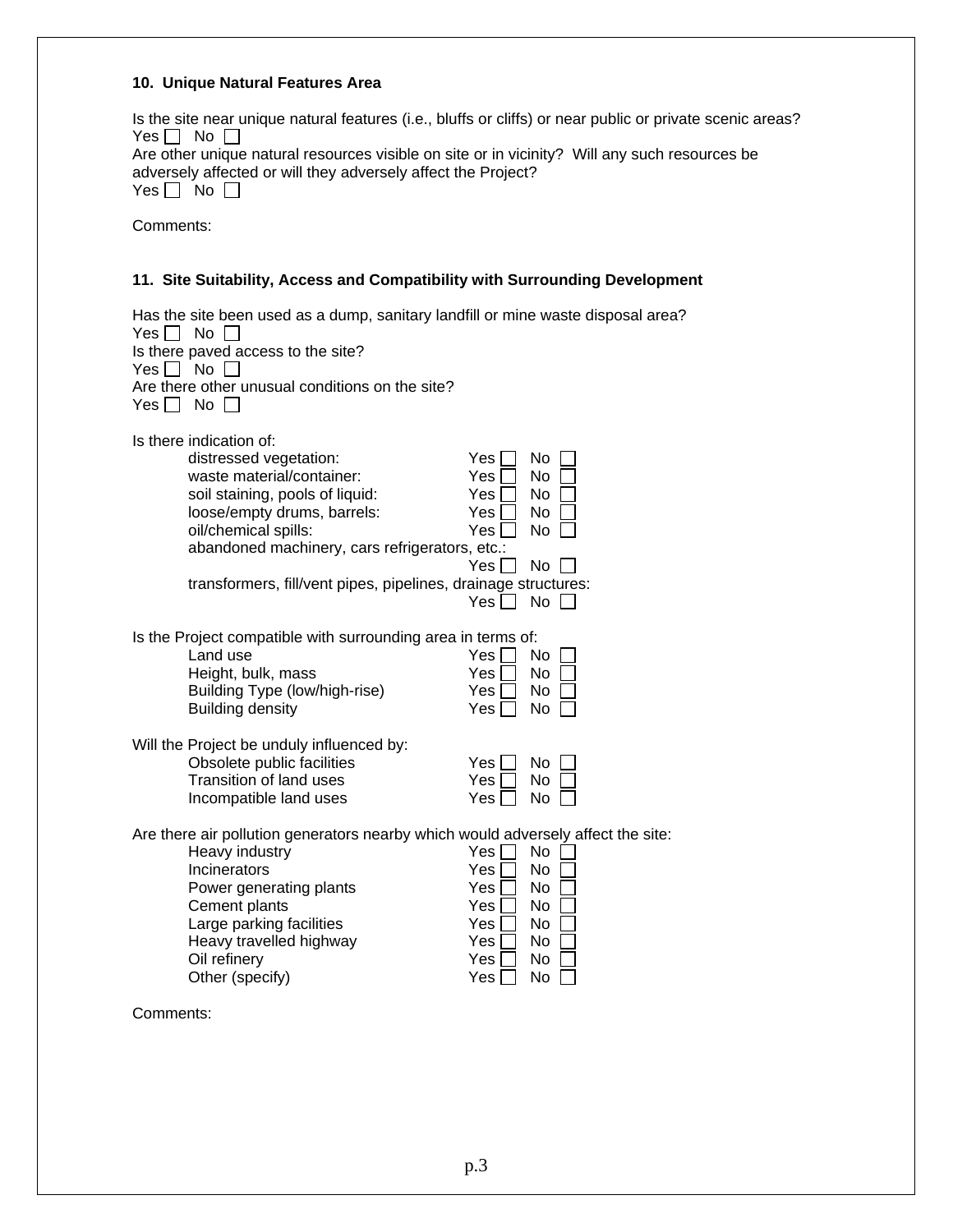#### **12. Soil Stability, Erosion, and Drainage**

Slopes: Not Applicable Steep  $\Box$  Moderate  $\Box$  Slight  $\Box$ Is there evidence of slope erosion or unstable slope conditions on or near the site? Yes  $\Box$  No  $\Box$ Is there evidence of ground subsidence, high water table, or other unusual conditions on the site? Yes  $\Box$  No  $\Box$ Is there any visible evidence of soil problems (foundations cracking or settling, basement flooding, etc.) in the neighborhood of the site? Yes  $\Box$  No  $\Box$  Is there indication of cross-lot runoff, swales, drainage flows on the property? Yes  $\Box$  No  $\Box$ Are there visual indications of filled ground? Yes  $\Box$  No  $\Box$ Are there active rills and gullies on the site? Yes  $\Box$  No  $\Box$ 

Comments:

#### **13. Nuisances and Hazards**

| Will the Project be affected by natural hazards:      |                        |
|-------------------------------------------------------|------------------------|
| Faults, fracture                                      | No<br>Yes              |
| Cliffs, bluffs, crevices                              | No<br>Yes              |
| Slope-failure from rains                              | No<br>Yes              |
| Unprotected water bodies                              | No<br>Yes              |
| Fire hazards                                          | Yes<br>No              |
| Wind/sand storm concerns                              | Yes<br>No              |
| Poisonous plants, insects, animals                    | No<br>Yes              |
| Hazardous terrain                                     | Yes<br>No              |
| Will the Project be affect by built hazards:          |                        |
| <b>Hazardous street</b>                               | No<br>Yes              |
| Dangerous intersection                                | N <sub>o</sub><br>Yes. |
| Through traffic                                       | Yes.<br>No.            |
| Quarries or other excavation                          | No<br>Yes.             |
| Dumps, landfills, mining                              | No<br>Yes              |
| Railroad crossing                                     | <b>No</b><br>Yes.      |
| Inadequate street lighting                            | No<br>Yes              |
| Hazards in vacant lots                                | No<br>Yes              |
| Chemical tank-car terminals                           | No<br>Yes              |
| Other hazardous chemical storage                      | <b>No</b><br>Yes       |
| High pressure gas or petroleum transmission lines     |                        |
|                                                       | N <sub>o</sub><br>Yes. |
| Overhead transmission lines                           | Yes<br>No              |
| Hazardous cargo transportation routes                 | No<br>Yes              |
| Oil or gas wells                                      | No<br>Yes              |
| <b>Industrial Operations</b>                          | <b>No</b><br>Yes       |
| Children's play area located next to high traffic way |                        |
|                                                       | No<br>Yes l            |
| Will the Project be affected by nuisances:            |                        |
| Gas, smoke, fumes                                     | Yes<br>No              |
| Odors                                                 | No<br>Yes              |
| Vibration                                             | No<br>Yes              |